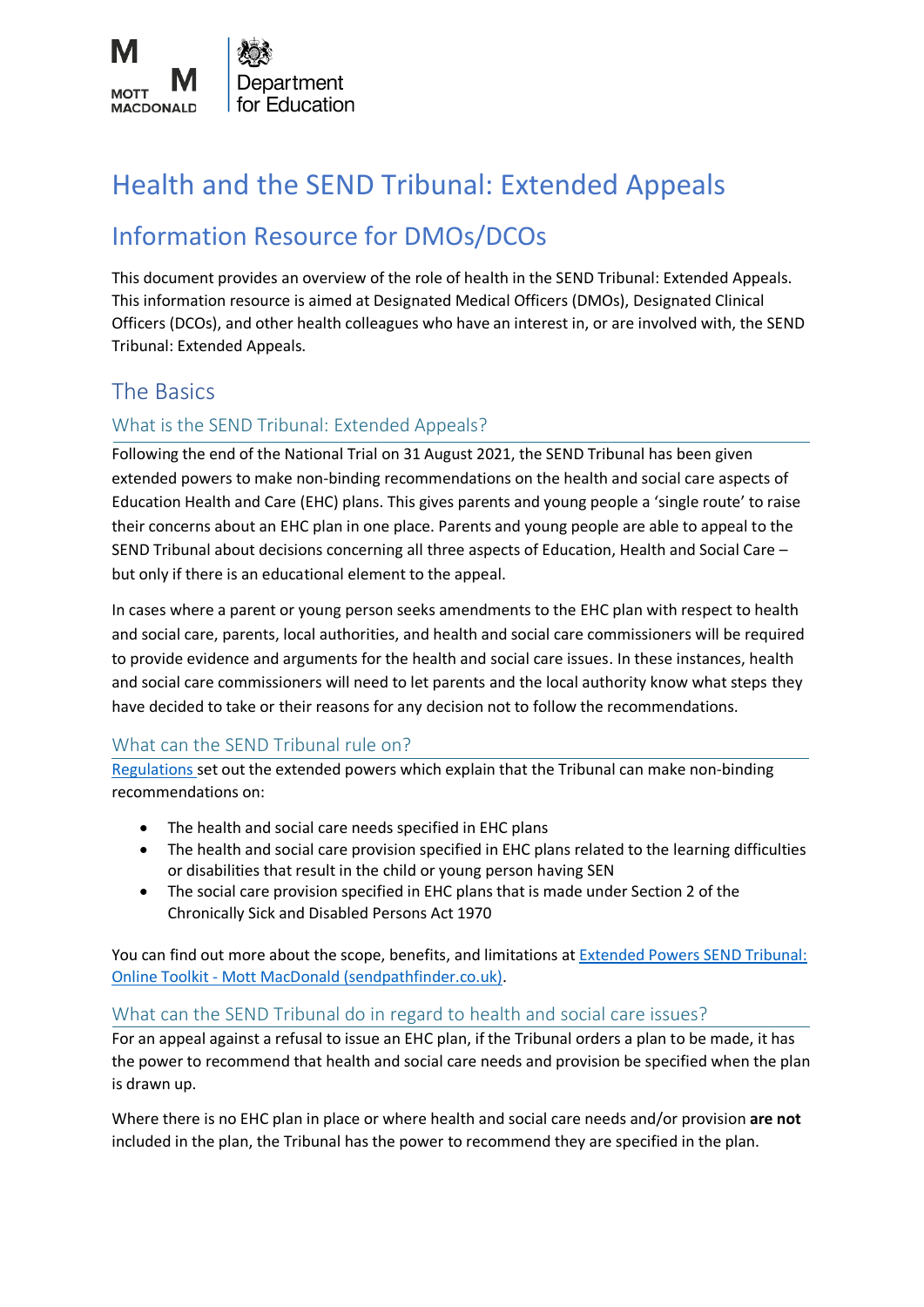

Where health and social care needs and/or provision **are** included in the plan, the Tribunal has the power to recommend that the need or provision be amended.

# What is the role of the DMO/DCO in the SEND Tribunal process?

The DMO/DCO role supports health commissioning bodies to fulfil their statutory responsibilities for children and young people with SEN and disabilities. The SEND Code of Practice under Section 3.45 to 3.48 provides more detail about the role, as well as th[e DMO/DCO handbook](https://councilfordisabledchildren.org.uk/sites/default/files/uploads/files/DMO%2520handbook%2520newest.pdf) produced by the Council for Disabled Children.

The DfE guidance [on SEND tribunal extended powers](https://www.gov.uk/government/publications/extended-powers-send-tribunal-national-trial) outlines the duties of health commissioning bodies in relation to the extended appeals process. Expectations of health commissioning bodies include:

- Health and LA social care commissioners must respond to any request for information and evidence from the Tribunal within the timeframe specified (see the Tribunal Procedure Rules).
- If required, health and LA social care commissioners must send a witness from the health and/or social care bodies to attend the hearing to give oral evidence (see the Tribunal Procedure Rules).
- Following the health and social care recommendations, the responsible health commissioning body and LA social care team must respond in writing, within 5 weeks from the date of the recommendation (or the date specified by the Tribunal, if different), to the parent or young person, and for health commissioners to the LA, to state what steps they have decided to take or to give reasons for any decision not to follow the recommendation(s).

# **Additional expectations**

Taking into consideration the above requirements, LA social care teams and health commissioners should update their local systems, policies and procedures to comply. This will include but not be limited to:

- for health commissioners, there is a need to ensure that all responsible health commissioners are working together with specialist commissioning colleagues – the Tribunal extended appeals includes all health commissioning bodies
- for social care commissioners, ensuring both adult and children's social care services are fully informed and prepared 9
- training staff and disseminating key information and guidance to those involved in the process
- considering local processes to ensure that there is a clear communication system and understanding of any previous learning points around complaints, Tribunal appeals and mediation
- setting up arrangements to consider recommendations in detail, to draft clear and full evidence and to implement any recommendations agreed in a timely manner.
- Drafting responses to recommendation letters

Before an appeal is registered, the parent or young person may choose to use SEND mediation. Mediation is an informal, structured process, facilitated by an independent and impartial person, that aims to reach resolutions to disagreement. It is not compulsory for a parent or young person to attend mediation prior to registering an appeal. However, if they want to register an appeal then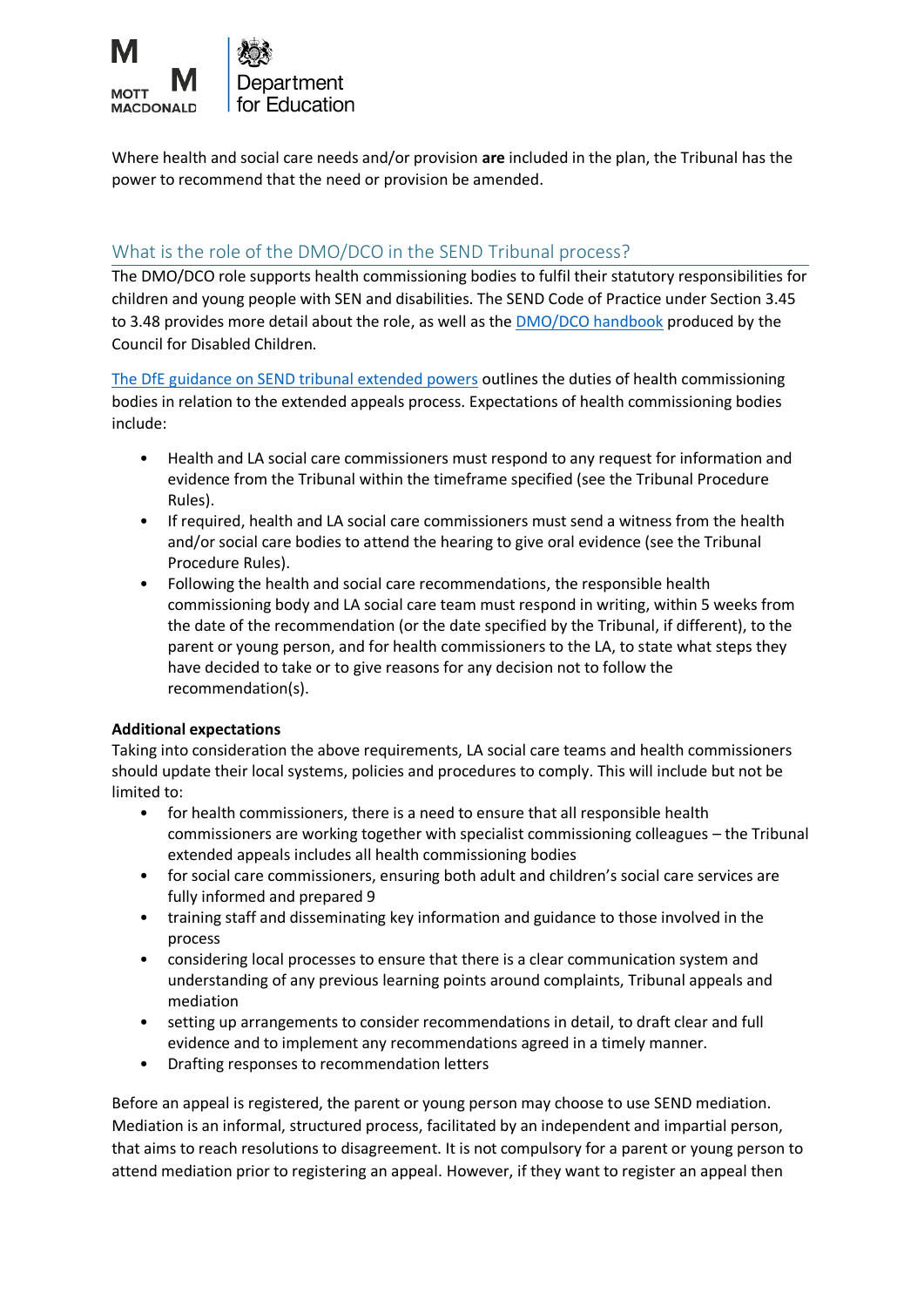

they must have a mediation certificate issued by a mediation adviser (unless their appeal is only about the name of the school in an EHC plan). If a parent or young person chooses to use mediation, and the dispute includes health-related issues, the health commissioning body must attend. You can find further details about mediation at [SEND Disagreement Resolution -](https://www.mottmac.com/download/save?id=40699&cultureid=127&filename=factsheet3mediationpdf) Factsheet 3 - Mediation.

# Journey of an appeal

This document provides a summary of the key points in the journey of an appeal where a DMO/DCO may be involved in the SEND Tribunal appeals process. For further information about the complete SEND Tribunal process and the statutory duties of all parties you should refer to the DfE's guidance: [SEND Tribunal: Extended appeals guidance.](https://www.gov.uk/government/publications/extended-powers-send-tribunal-national-trial)

As part of the extend appeals process, health commissioners **must:**

- Respond to any request for information and evidence within the timeframe set by the Tribunal before the hearing takes place
- Send a witness from the health body to attend the hearing to give evidence (if required)
- Once the Tribunal has communicated its decision and recommendations following the hearing, respond to the parent/young person and the local authority within 5 weeks of a recommendation being made, setting out the steps they have decided to take or giving reasons why they are not going to follow the recommendation(s).

# 1. Appeal registered with the SEND Tribunal

The SEND Tribunal appeals process begins when a parent registers an appeal with Tribunal. When the appeal is registered, the local authority will be notified and sent copies of the papers filed, along with a deadline by which they must respond to the Tribunal and provide details of witnesses. It is the local authority's responsibility to notify health commissioners that an appeal has been registered. The local authority will produce the evidence bundle for the Tribunal hearing.

You can find further information about the SEND Tribunal timeframes at: [Preparing a SEND Tribunal](https://www.gov.uk/guidance/preparing-a-send-tribunal-case-local-authorities)  [case: local authorities -](https://www.gov.uk/guidance/preparing-a-send-tribunal-case-local-authorities) GOV.UK (www.gov.uk)

Further information about being a witness at a SEND Tribunal and preparing evidence can be found here: SEND Tribunal: if you're asked to be a witness - GOV.UK (www.gov.uk).

Section 3 of the SEND Tribunal: extended appeals guidance also contains information about preparing and presenting evidence: [SEND Tribunal: Extended appeals guidance.](https://www.gov.uk/government/publications/extended-powers-send-tribunal-national-trial)

# **Frequently asked questions:**

# **Who is responsible for securing a health witness?**

Whilst the local authority is responsible for appointing witnesses and submitting evidence, there is an expectation that the health commissioner would support these activities through identifying and appointing a relevant witness for the health-related aspects of the appeal and supporting this witness with providing evidence.

# 2. Attending the SEND Tribunal Hearing

As part of the SEND Tribunal hearing, the DMO/DCO will act as the point of contact when coordinating with the local authority and/or the SEND tribunal. If required, the DMO/DCO will be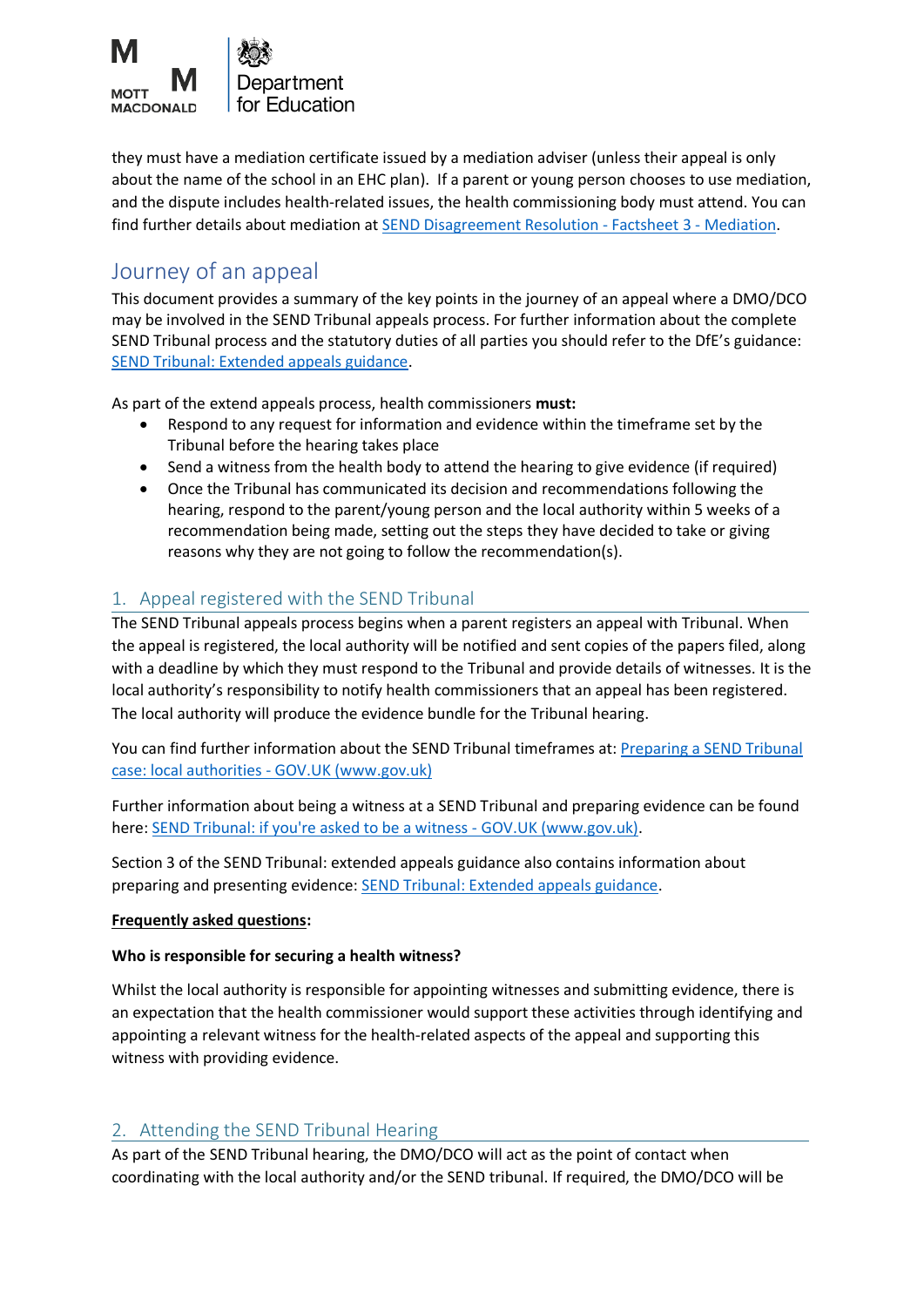

responsible for sending a witness to give oral evidence at the hearing and ensuring that this witness is provided with the necessary information and supported throughout the process. If required, the DMO/DCO may also attend the SEND Tribunal hearing as a witness.

Both the local authority and the parent or young person can request that the SEND Tribunal require a witness to attend the hearing. Witnesses will usually receive a letter to ask them to be an expert witness and to explain why they have been summoned. Once summoned, a witness should attend the SEND Tribunal hearing. Further information can be found under the 'If you get a witness summons' section here: **[SEND Tribunal: if you're asked to be a witness -](https://www.gov.uk/guidance/send-tribunal-if-youre-asked-to-be-a-witness) GOV.UK (www.gov.uk)**.

Appeals to the SEND Tribunal are heard by a judge and two specialist lay members who have knowledge and experience of children and young people with SEND. For appeals relating to health matters, the panel members will have a background in health and/or social care and be trained in SEND law – additional specialist health and social care members have been recruited by the Tribunal for this purpose.

HM Courts & Tribunal Service (HMCTS) have produced a series of videos for parents and young people to provide an overview of what to expect on the day of the tribunal. These videos include an outline of who is who at the Tribunal and their role, as well as an overview of what takes place during the hearing. These videos can be accessed through the HMCTS YouTube page here: [Special](https://www.youtube.com/playlist?list=PLORVvk_w75PxU3wF72j3jLYqGqISyMhZ4)  [Educational Needs and Disability Tribunal -](https://www.youtube.com/playlist?list=PLORVvk_w75PxU3wF72j3jLYqGqISyMhZ4) YouTube

#### **Frequently asked questions:**

### **Does the DMO/DCO need to attend the hearing?**

No, the DMO/DCO is not usually expected to attend the hearing unless the DMO/DCO has been summoned to attend the hearing as a witness.

# 3. Responding to SEND Tribunal recommendations:

The Tribunal will not usually make a decision or any recommendations on the day of the hearing but will be confirmed by the judge through a formal written decision (normally within 10 working days).

The Tribunal must send its decision or any recommendations to both the local authority and the parent or young person who registered the appeal. If the Tribunal decides to make a recommendation on the health issues included in the appeal then the Tribunal must also send a copy of these recommendations to the relevant health commissioning body. The Tribunal may also decide to send a copy of the full decision along with these recommendations.

Recommendations made by the Tribunal in relation to health elements of an EHC plan are nonbinding. There is no requirement on the relevant health commissioning body to follow the recommendations; however, there is a general expectation that recommendations are followed.

Once the Tribunal has made its recommendations, the relevant health commissioning body must respond to the parent or young person and the local authority SEND team within five weeks of the date of the recommendation. The Tribunal may specify a different time limit that health commissioning bodies need to respond within depending upon the issues and complexity of the case.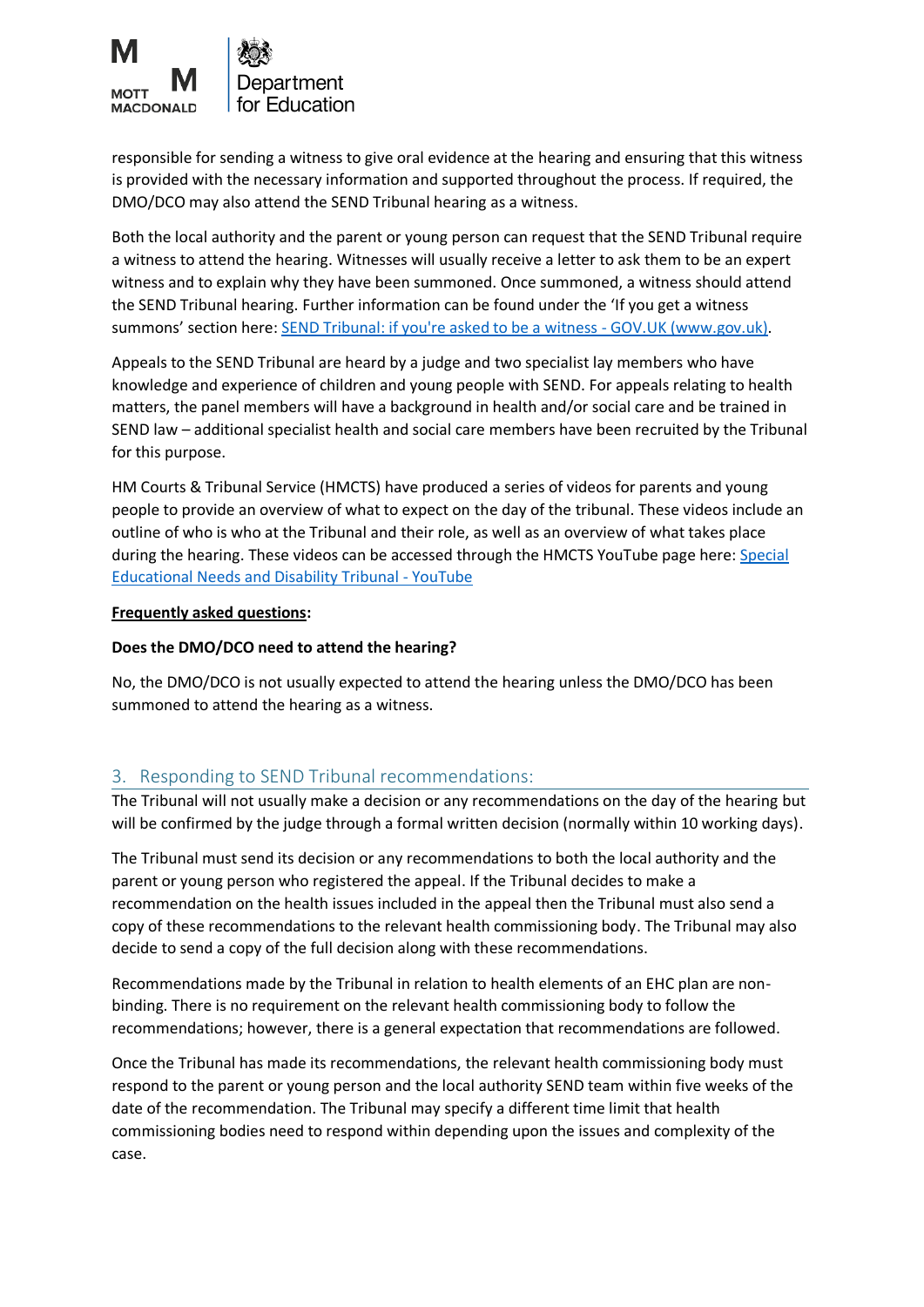

The response from the health commissioning body must be provided in writing and state the steps it has decided to take with regards to the recommendations. Any recommendations made by the Tribunal should be carefully considered and if a decision is taken not to follow the recommendations, this decision should be sufficiently detailed in the written response by the health commissioning body.

A toolkit has been created to provide resources to local authorities and health commissioners in relation to the SEND Tribunal. This toolkit includes sample letter templates that can be used to draft responses to recommendation letters and can be accessed here: [SEND Tribunal extended powers:](https://www.sendpathfinder.co.uk/send-single-route-of-redress-national-trial)  [Online Toolkit.](https://www.sendpathfinder.co.uk/send-single-route-of-redress-national-trial)

If a health commissioning body decides not to follow the recommendations of the Tribunal, parents and young people can raise a complaint with the Local Government and Social Care Ombudsman (LGSCO). The LGSCO can consider cases where there is failure to agree to implement a non-binding Tribunal recommendation. Where the appeal includes health aspects the LGSCO will co-ordinate with the Parliamentary and Health Service Ombudsman (PHSO) to hear the complaint. If necessary, parents and young people can also seek to judicial review the decision. The Court will however generally refuse permission to apply for judicial review if it finds that the claimant has (or had) an adequate alternative remedy which it has not used.

### **Frequently asked questions:**

### **Can the Tribunal rule on health aspects that were not part of the original appeal?**

Yes – if the judge believes that there is something else that health commissioners should be doing but the parent or young person had not originally raised this as part of their appeal, then the Tribunal can make an additional recommendation.

# Effective practice for managing appeals

The following are approaches adopted by DMOs and DCOs that you may want to consider as part of your role.

- Coordinate with the local authority to set up a system where the DMO/DCO is notified at the point of mediation and involved from early-on in the SEND Tribunal Process. Early involvement in the SEND Tribunal process allows adequate time for collating sufficient information from health professionals.
- Connect with the local authority SEND Team to identify a reliable point of contact. Establish clear processes for joint working with key stakeholders involved in the SEND Tribunal, including, local authority SEND Teams, social care, and parents and young people.
- Prioritise effective communication with the parents or young person and continue to explore ways of resolving the areas of disagreement.
- Maintain strong and collaborative relationships with SEND Tribunal stakeholders by prioritising frequent communication with the local authority SEND Team throughout the SEND Tribunal process
- Advise health colleagues about their role and responsibilities for each stage of the SEND Tribunal process.
- Develop training and templates for health colleagues who may be less knowledgeable on the SEND Tribunal, in order to enable health colleagues to feel more confident on the contribution of health to the SEND Tribunal process.